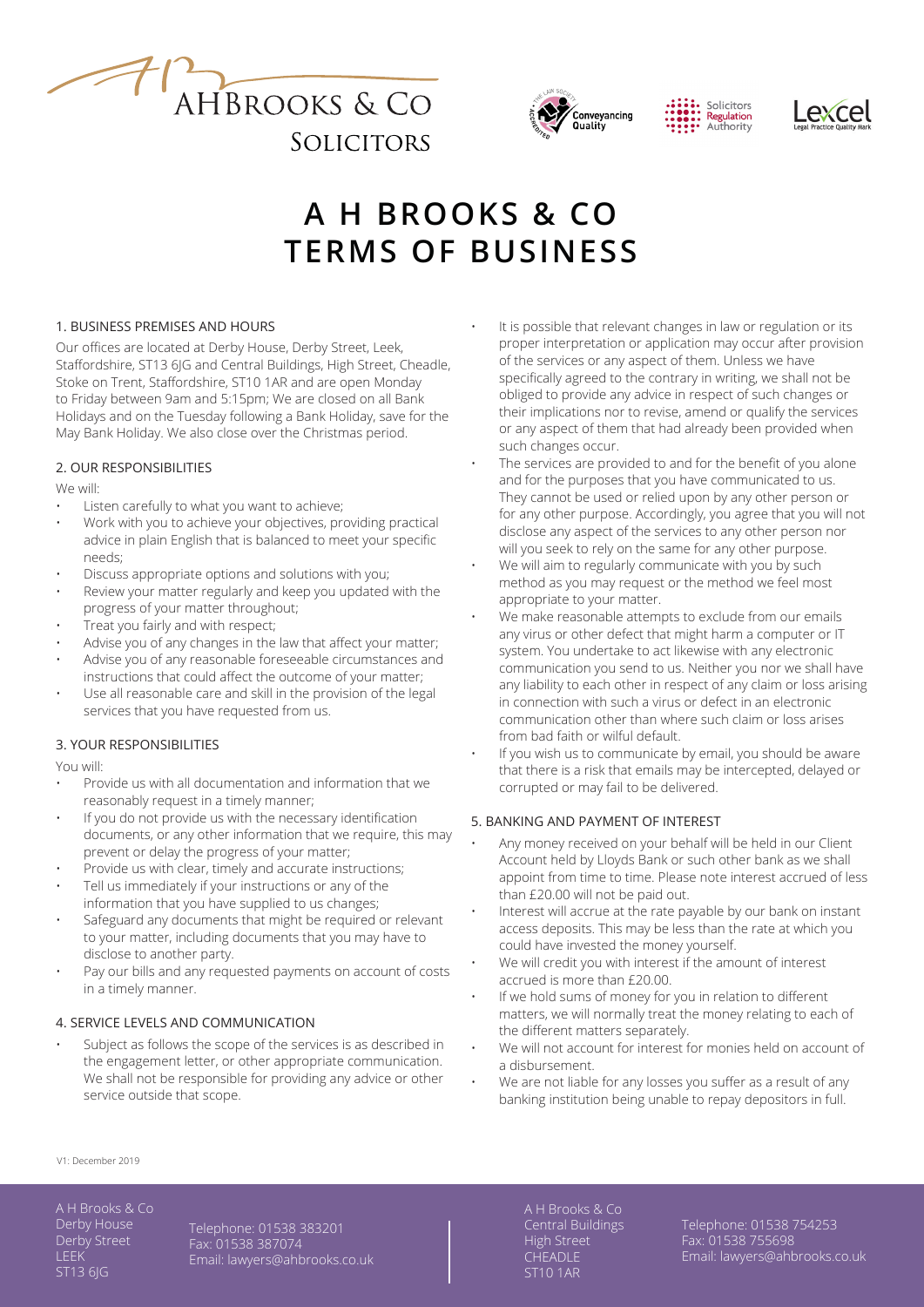





- In the unlikely event of a deposit taking institutions failure if you are an individual, or considered to be a small company by the Financial Services Compensation Scheme (FSCS), you may be eligible for compensation up to a maximum of £85,000 per deposit taking institution, £170,000 for joint accounts. Some deposit taking institutions trade under several brand names and you are advised to check with your bank or a personal financial advisor for further information.
- If A H Brooks & Co makes a claim under the FSCS on your behalf, for example if client money is lost due to a banking failure, we will presume, unless we hear from you in writing to the contrary, that we have your consent to disclose necessary information to the FSCS to help identify clients and any monies to which clients may be entitled.

#### 6. REGULATORY INFORMATION

- A H Brooks Solicitors Limited (AHB) is authorised and regulated by the Solicitors Regulation Authority (SRA) as detailed below.
- AHB is authorised and regulated by the SRA. Derby House, Derby Street, Leek, Staffordshire, ST13 6JG SRA number 564342. Central Buildings, High Street, Cheadle, Stoke on Trent, Staffordshire, ST10 1AR SRA number 565237.
- Our professional rules are contained in the SRA Handbook which may be accessed at www.sra.org.uk/handbook. The contact details for the SRA are The Cube, 199 Wharfside Street, Birmingham, B1 1RN, contactcentre@sra.org.uk, 0370 606 2555.
- AHB is is a limited company registered in England and Wales with registered Number 07744374. We use the word "Director" to refer to a member of the company, an Employee or Consultant of equivalent status. A list of members of AHB is open to inspection at its registered office, Derby House, Derby Street, Leek, Staffordshire, ST13 6JG.
- AHB is registered for VAT purposes with VAT registration number GB318873822.

## 7. PROFESSIONAL INDEMNITY INSURANCE

We maintain compulsory professional indemnity insurance of at least £3 million per claim with our primary layer insurers Details are available upon request. Minimum terms for the compulsory insurance, including territorial coverage, can be found at www.sra.org.uk/solicitors/handbook/indemnityins.

#### 8. STORAGE AND RETRIEVAL OF FILES

At the end of your retainer with us, we are entitled to keep your papers and documents while there is money owing to us for our charges and expenses. We will hold your file of closed papers for you, in storage, for at least six years, except for files relating to Wills, Lasting Powers of Attorney and Court of Protection, which will be held by us indefinitely. If the need

arises at some future date to retrieve documents from your file, at your request, then a charge to you of £50 plus VAT may be made. This fee must be paid to us prior to retrieving such documents for you. We will not destroy any documents such as Wills, Deeds, and other securities, which you ask us to hold in safe custody. No charge will be made to you for such storage unless prior notice in writing is given to you of a charge to be made from a future date which may be specified in that notice.

- You agree that we shall be entitled to retain and use for our own purposes copies of all files and documents created and received by us (including any documents recording opinions of counsel) during the provision of the services.
- After six years your file of papers will be destroyed without further notice to you.

#### 9. AUTHORITIES

- In most cases it will be necessary for us to deal with third parties e.g the Court, the other party in the transaction, lenders, estate agents etc. Unless you advise us not to, we will assume that we have your authority to deal with third parties and disclose relevant information for the progression of your matter.
- If you have instructed us on a joint basis, eg husband and wife, we will assume that we have the authority to act on behalf of both of you, when receiving instructions from only one party.
- If you are a Limited Company we will assume that the instructions of one Director represent the instructions of all of the Directors.
- If you wish us to deal with someone else other than you eg another family member, we will need you to confirm your authority in writing. We may also need identification for that person.

#### 10. EXTERNAL AUDITING AND DUE DILIGENCE

- External firms or organisations may conduct audit or quality checks on our practice from time to time. They may wish to audit or quality check your file and related papers for this purpose. It is a specific requirement imposed by us that these external firms or organisations fully maintain confidentiality in relation to any files and papers which are audited or quality checked.
- If you do not wish your file to be used in this way, please let us know as soon as possible.
- For information on external auditing and due diligence in relation to your personal data, see our Privacy Policy.

#### 11. TERMINATING YOUR INSTRUCTIONS

- You may end your instructions at any time by giving us notice in writing. We can keep all your papers and documents while our charges or disbursements are outstanding.
- We can only decide to stop acting for you with good reason,

V1: December 2019

A H Brooks & Co Derby House Derby Street LEEK ST13 6JG

Telephone: 01538 383201 Fax: 01538 387074 Email: lawyers@ahbrooks.co.uk Central Buildings High Street **CHEADLE** ST10 1AR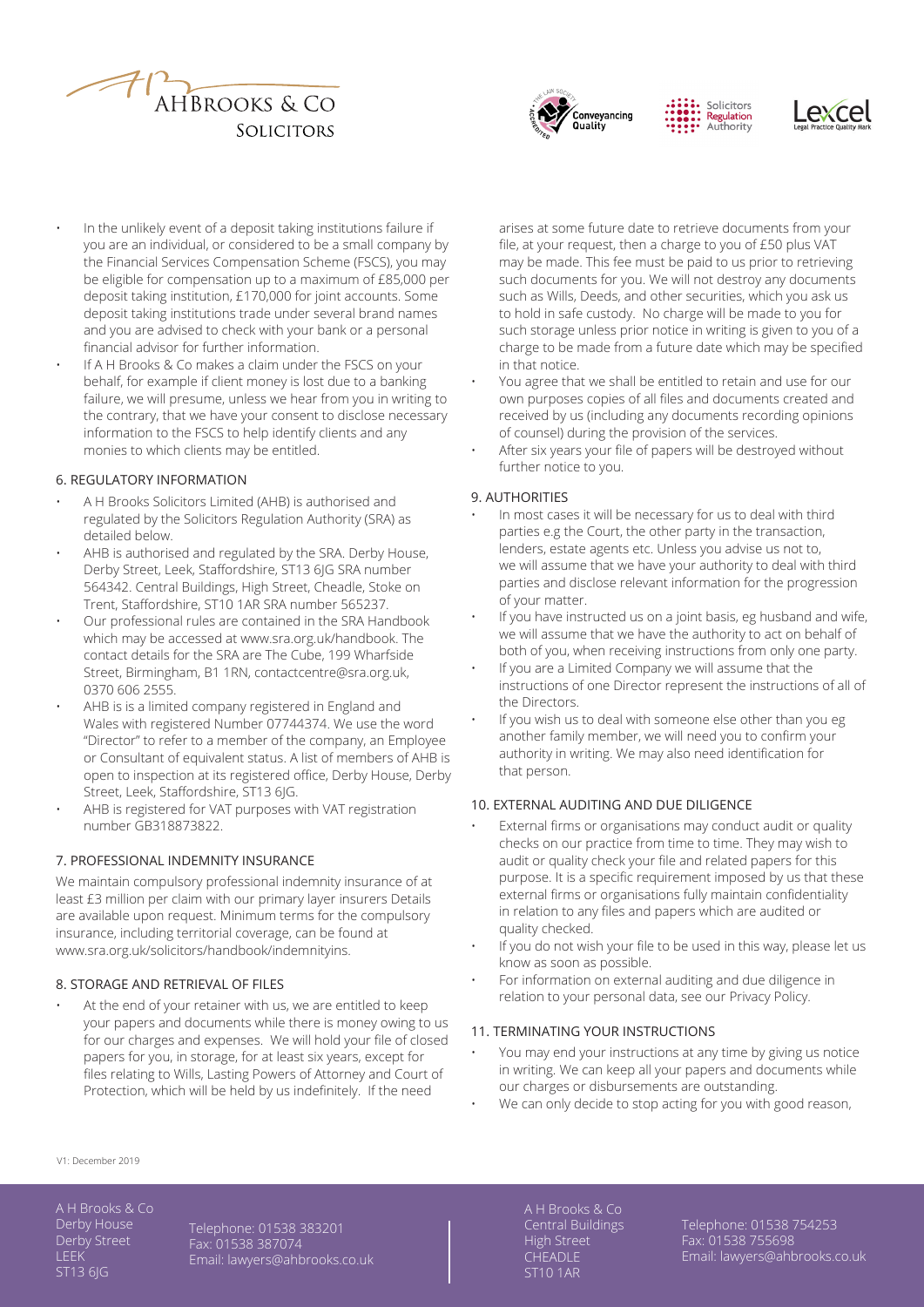





for example: you fail to pay our charges and/or expenses incurred on your matter; you are subject to insolvency proceedings; or you are abusive, threatening, intimidating or aggressive in your language or behaviour towards any employee or member of this firm, or if there is a conflict of interest. If we decide to stop acting for you, we will tell you the reason and give you reasonable notice in writing unless the circumstances are such that termination without the provision of notice is justified.

If you or we decide that we should stop acting for you, you are liable to pay our charges up until that point. These charges are calculated on the basis set out in our letter confirming your instructions.

# 12. LIMITATION OF LIABILITY

- Our maximum aggregate liability to you in respect of this matter will be limited to £5 million British Pounds unless otherwise agreed by us in writing. If you wish to agree a higher limit, please contact the person dealing with your matter. Agreeing a higher limit may result in us seeking an increase in our charges for handling your matter.
- If we are jointly and severally liable to you with any other party we shall only be liable to pay you the proportion which is reasonably found to be our fault. We shall not be liable to pay you the proportion which is due to the fault of another party.
- We do not accept liability, in respect of the services, in favour of anyone other than you.

We will not be liable for:

- losses that were not foreseeable to you and us when this contract was formed;
- losses not caused by any breach of any obligation on the part of the firm; and
- business losses, including losses sustained by any individual not acting for purposes of their trade, business, craft or profession.
- Any losses that may arise as a consequence of our compliance with our professional and regulatory roles.
- We can only limit our liability to the extent the law allows. In particular, we cannot and do not limit our liability for:
- death or personal injury caused by our negligence, or the negligence of our employees, agents or subcontractors, or
- fraud, fraudulent misrepresentation or reckless disregard of professional obligations.
- AHB is a limited company. No Director or employee of AHB will be personally liable for any acts or omissions by the firm, unless the law requires otherwise. This does not limit or exclude liability of the firm for the acts or omissions of its members.
- To comply with our regulatory obligations and the terms of our professional indemnity insurance, we will be entitled to disclose confidential information relating to or belonging to you to insurers, brokers and insurance advisers on

a confidential basis. This could include details of any circumstances arising from our work for you that might give rise to a claim against us. You consent to such disclosure by us even if the documents and information in question are confidential and/or subject to legal professional privilege.

# 13. LIMITED COMPANIES

When accepting instructions to act on behalf of a limited company, we may require a Director and/or controlling shareholder to sign a form of personal guarantee in respect of the charges and expenses of this firm. If such a request is refused, we will be entitled to stop acting and to require immediate payment of our charges on an hourly basis and expenses as set out earlier.

# 14. TAX ADVICE

Any work that we do for you may involve tax implications or necessitate the consideration of tax planning strategies. We may not be qualified to advise you on the tax implications of a transaction that you instruct us to carry out, or the likelihood of them arising. If you have any concerns in this respect, you must raise them with us immediately. If we can undertake the research necessary to resolve the issue, we will do so and advise you accordingly. If we cannot, we will endeavour to identify a source of assistance for you.

#### 15. INTELLECTUAL PROPERTY RIGHTS

We retain all copyright, database rights and other intellectual property and proprietary rights in all works and other things developed, designed, generated or created by us in the course of providing the services including systems, methodologies, software, data, know-how, documents and working papers. For the avoidance of doubt, we retain all copyright, database rights and other intellectual property and proprietary rights in all reports, written advice, documents, data and all other materials provided by us to you.

#### 16. DATA

- We use your personal data primarily to provide legal services to you, but also for related purposes as described in our Privacy Notice attached.
- Our use of your personal data is subject to your instructions, the EU General Data Protection Regulations (GDPR), other relevant UK and EU legislation and our professional duty of confidentiality
- AHB is a data controller for the purposes of the (GDPR) and other relevant data protection legislation. Miss Greta Williamson is our nominated Data Protection Manager with overall responsibility for compliance with this legislation.
- We take your privacy very seriously. Please read our Privacy Notice carefully as it contains important information about how and why we process your personal data.

#### V1: December 2019

A H Brooks & Co Derby House Derby Street LEEK ST13 6JG

Telephone: 01538 383201 Fax: 01538 387074 Email: lawyers@ahbrooks.co.uk Central Buildings High Street **CHEADLE** ST10 1AR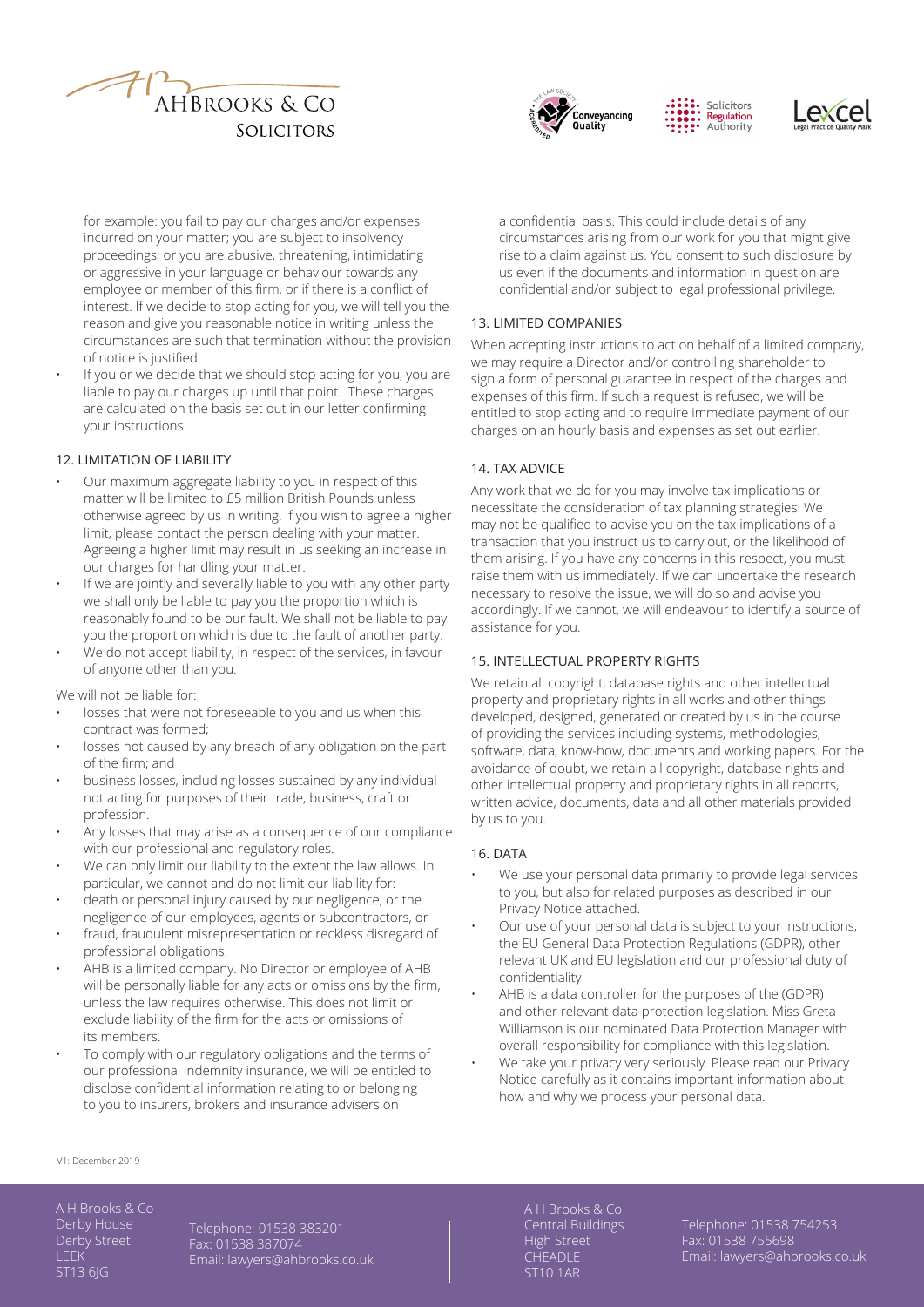







#### 17. MARKETING

We may use your personal data to send you updates about legal developments that might be of interest to you and/or information about services, including campaigns or new services. We will only contact you by email if you have given your consent to this. You have the right to opt out of receiving marketing communications at any time, by contacting us by email at lawyers@ahbrooks.co.uk or by post to Derby House, Derby Street, Leek, Staffordshire, ST13 6JG.

## 18. PREVENTION OF MONEY LAUNDERING AND TERRORIST FINANCING

- We are required by law to obtain satisfactory evidence of the identity of our clients and, sometimes, people related to them. This is because solicitors who deal with money and property on behalf of their clients can be used by criminals wanting to launder money. We will need to see original documents, not copies.
- To comply with the law, we need evidence of your identity as soon as possible. This is explained in our letter confirming your instructions. Any personal data that we receive from you for the specific purpose of preventing money laundering of terrorist financing will be used only for that purpose. We may use an electronic identification verification provider as an identity check, and we may require additional documentation to establish both your identity and current address as an additional measure.
- In certain circumstances, we are obliged to enquire into the source of funds or monies which may pass through our client account. Failure to provide information when requested may delay your transaction.
- We are professionally and legally obliged to keep your affairs confidential. However, solicitors may be required by statute to make a disclosure to the National Crime Agency where they may well suspect that a transaction may involve money laundering or terrorist financing. It we make a disclosure in relation to your matter, we may not be able to tell you that a disclosure has been made. We may have to stop working on your matter for a period of time and may not be able to tell you why.
- Subject to Section 12 (Limitation of Liability) above, we shall not be liable for any loss arising from or connected with our compliance with any statutory obligation which we may have, or reasonable belief which we may have, to report matters to the relevant authorities under the provisions of the money laundering or terrorist financing legislation.
- In signing these Terms of Business you expressly consent to us keeping (for more than five years) personal data about you, such as client identification documents that are specifically provided to us by you and others for the purposes of complying with money laundering and terrorist financing legislation. Normally this will mean that, unless:
- we need to keep the data for longer for purposes of comply

with money laundering and terrorist financing; or

- in order to comply with any other law; or
- for the purposes of any Court proceedings Your personal data will be destroyed when the file relating to your matter is destroyed (in accordance with our retention periods).

### 19. CONFIDENTIALITY

- The information and documentation you provide us is confidential and subject to legal professional privilege unless:
- stated otherwise in this document, our letter confirming your instructions or the enclosed Privacy Notice, for example, in relation to prevention of money laundering and terrorist financing; or
- we advise you otherwise during the course of your matter.
- We cannot absolutely guarantee the security of information communicated by email or mobile phone. Unless we hear from you to the contrary, we will assume that you consent for us to use these methods of communication.

#### 20. RECEIVING AND PAYING FUNDS

- Our policy is that we do not accept cash payments above £500.00. If you try to avoid this Policy by depositing cash directly with our bank we may decide to charge you for any additional checks that we consider to be necessary to prove the source of funds.
- We are able to accept payment of our bills, disbursements and payment on account by cheque, bankers draft, BACS transfer, bank transfer, telegraphic transfer, debit or credit card. You cannot make a payment by debit/credit card without having to visit our office at Leek.
- We will not accept payments by third parties unless we have agreed to this beforehand. In any event, we will require original evidence of identification for the third party.
- We will not accept payment by way of debit/credit card for any monies other than for bills, disbursements and monies on account. Payments for deposits, completion monies, settlements etc will only be accepted by way of a cheque or bank transfer or BACS transfer or telegraphic transfer.
- Before we pay any money to you, we will require a copy of a full bank statement for the account into which you wish us to pay the funds. As cybercrime is on the rise, this precaution is to protect you. Your bank statement will only be used for the purposes of verifying your account details.
- Where we have to pay money to you, it will be paid by cheque or bank transfer. It will not be paid in cash or to a third party. Please note that there will be a charge for electronic payments to you.
- We may provide this firm's bank account details to you to facilitate payment to us. Should you receive any communication advising that the bank details previously supplied by us have changed, asking you to make payment to an alternative, you should contact us immediately. We will not

#### V1: December 2019

A H Brooks & Co Derby House Derby Street LEEK ST13 6JG

Telephone: 01538 383201 Fax: 01538 387074 Email: lawyers@ahbrooks.co.uk Central Buildings High Street **CHEADLE** ST10 1AR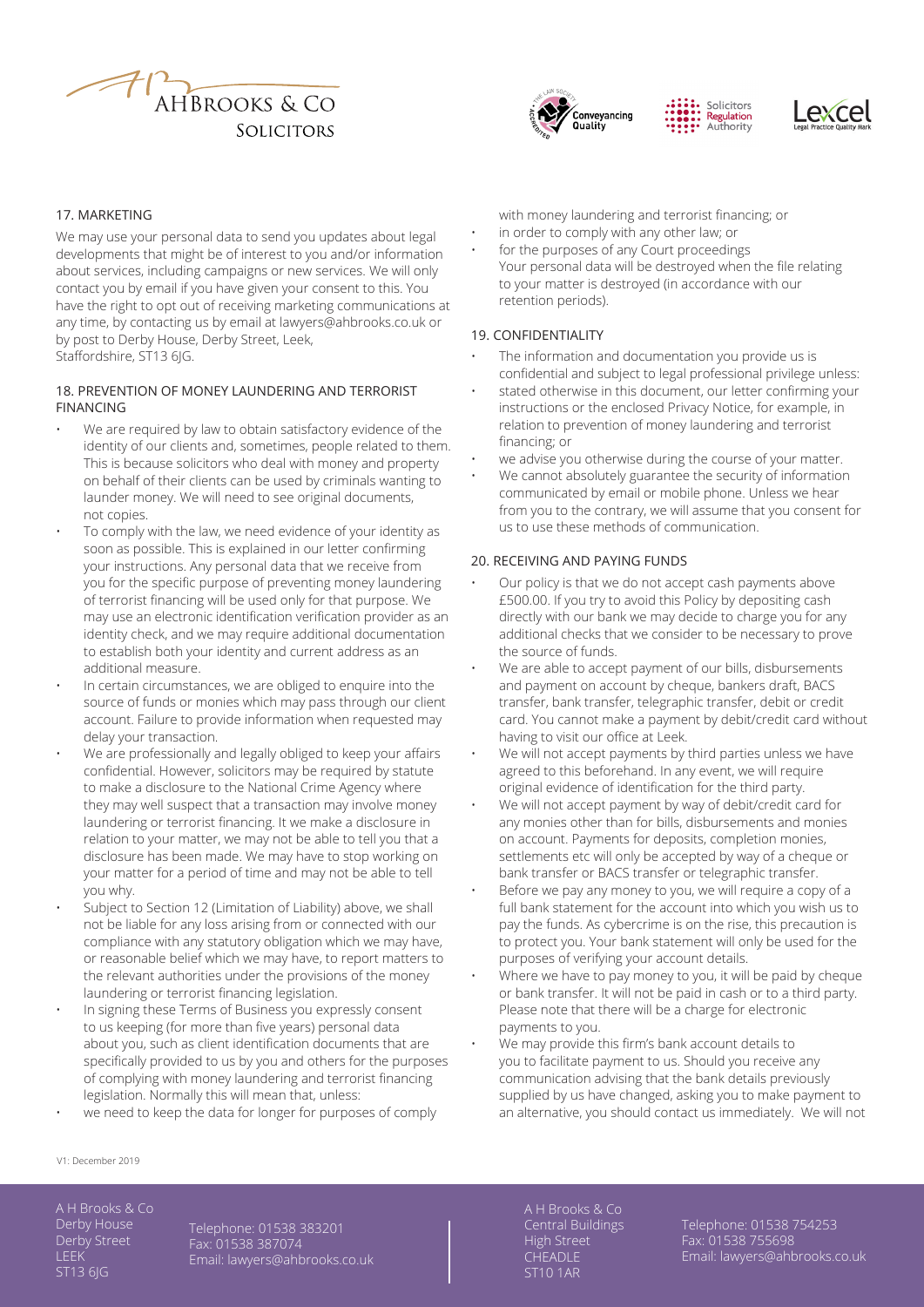





be liable for any losses arising out of payments to an incorrect account in such circumstances. Please be aware that we do not notify changes to important business information such as bank account details by email.

We will not accept payments from overseas bank accounts.

# 21. OUR BILL

#### • Basis of fees

Our fees will be charged on the basis set out in the engagement letter. In cases where our charges are based on hourly rates, rates are subject to review annually on 1 May and we will keep you informed of any changes which are made.

Our current hourly rates are as follows:-

| Solicitor Directors             | £200.00 - £250.00   |
|---------------------------------|---------------------|
| Solicitors                      | £180.00 - £190.00   |
| Chartered Legal Executives      | £160.00 - £190.00   |
| Paralegals & Trainee Solicitors | $£110.00 - £130.00$ |
| Legal Assistants                | £75.00              |
|                                 |                     |

• Fee estimates

Any fee estimate given by us will be given in good faith but will not be contractually binding unless the engagement letter expressly provides that it shall be. It will be subject to any stated exceptions, assumptions and any other factors. We will notify you if it is likely to be exceeded.

• Scope of Work

Any fixed fee, estimate or other fee arrangement is based on the scope of the work anticipated and our assumption about the matter at the time it is agreed and given. If the scope of work changes or the assumptions change, it will no longer apply. In that case. We will discuss a revised fee arrangement or estimate with you.

- **Disbursements** We will charge for disbursements (expenses incurred on your behalf) such as: counsel's fees; enquiry agent's fees; property search/enquiry fees; court fees; valuation fees; courier
- charges; travel expenses and photocopying charges. • Value Added Tax (VAT) Where applicable we will add VAT (or other applicable tax) at the appropriate, prevailing rate to our fees and (where necessary) Disbursements. All estimates of, or references to, fees and Disbursements are exclusive of VAT (or other

applicable tax unless stated to the contrary). Payment on account We may, at any time, ask you to pay money on account of anticipated fees and Disbursements. Subject to any applicable legal, regulatory or other professional restrictions or requirements, we may decline to act for you or suspend or terminate the provision of the services if you fail to make such a payment upon request.

• Interim bills Any interim bill we send you is a self-contained invoice for the work done during the period it covers. We will send you a final bill at the end of your matter which will cover our work from the date of the last interim bill. With reference to clause 3 above failure to pay bills in full and in a timely manner may cause delay to your matter.

# 22. PAYMENT OF OUR FEES

- It is our practice to ask clients to pay interim bills and/or sums of money from time to time on account of charges and expenses which are expected to be incurred in the following weeks or months. If such requests are not met with prompt payment it may result in delaying the progress of a case. In the unlikely event of any bill or request for payment not being met we reserve the right to stop acting for you further.
- Except when other special arrangements have been agreed in writing, our bills are to be settled immediately upon delivery.
- If you fail to pay the bill within 14 days we will send you a letter to remind you to pay the bill within the next 7 days. If you do not then pay the bill after receipt of this letter you will be sent a second and final demand for payment stating that we will refer the matter to our Credit Control Department for commencement of legal proceedings to recover the bill. We reserve the right to charge an additional £25 plus VAT for each letter we send to you asking for payment of our bill. We also reserve the right to charge interest on late payment of our bills. Interest will be charged on a daily basis at 5% from the due date of the bill.
- We are entitled to retain money, papers or other property belonging to you which properly come into our possession pending payment of our costs, whether or not the property is acquired in connection with the matter for which the fees were incurred. We are not entitled to sell property held under such a lien but we are entitled to hold property, other than money, even if the value of it greatly exceeds the amount due to us in respect of fees. We are entitled to transfer monies held in our client account on your behalf to pay in whole or in part, any outstanding bills.
- If we are conducting litigation for you, we have additional rights over any property or money recovered or preserved for you, whether it is in our possession or not, and in respect of all costs incurred, whether billed or unbilled.
- If a third party (for example an employer, an insurance company, an opponent or some other party to a transaction) agrees to pay to us any costs which you incur, this will not affect your primary responsibility of payment to us for the work.
- In the event you have any queries or complaints in relation to any bills, please raise your concerns in the first instance with the person dealing with your matter. If your adviser is unable

V1: December 2019

A H Brooks & Co Derby House Derby Street **LEEK** ST13 6JG

Telephone: 01538 383201 Fax: 01538 387074 Email: lawyers@ahbrooks.co.uk Central Buildings High Street **CHEADLE** ST10 1AR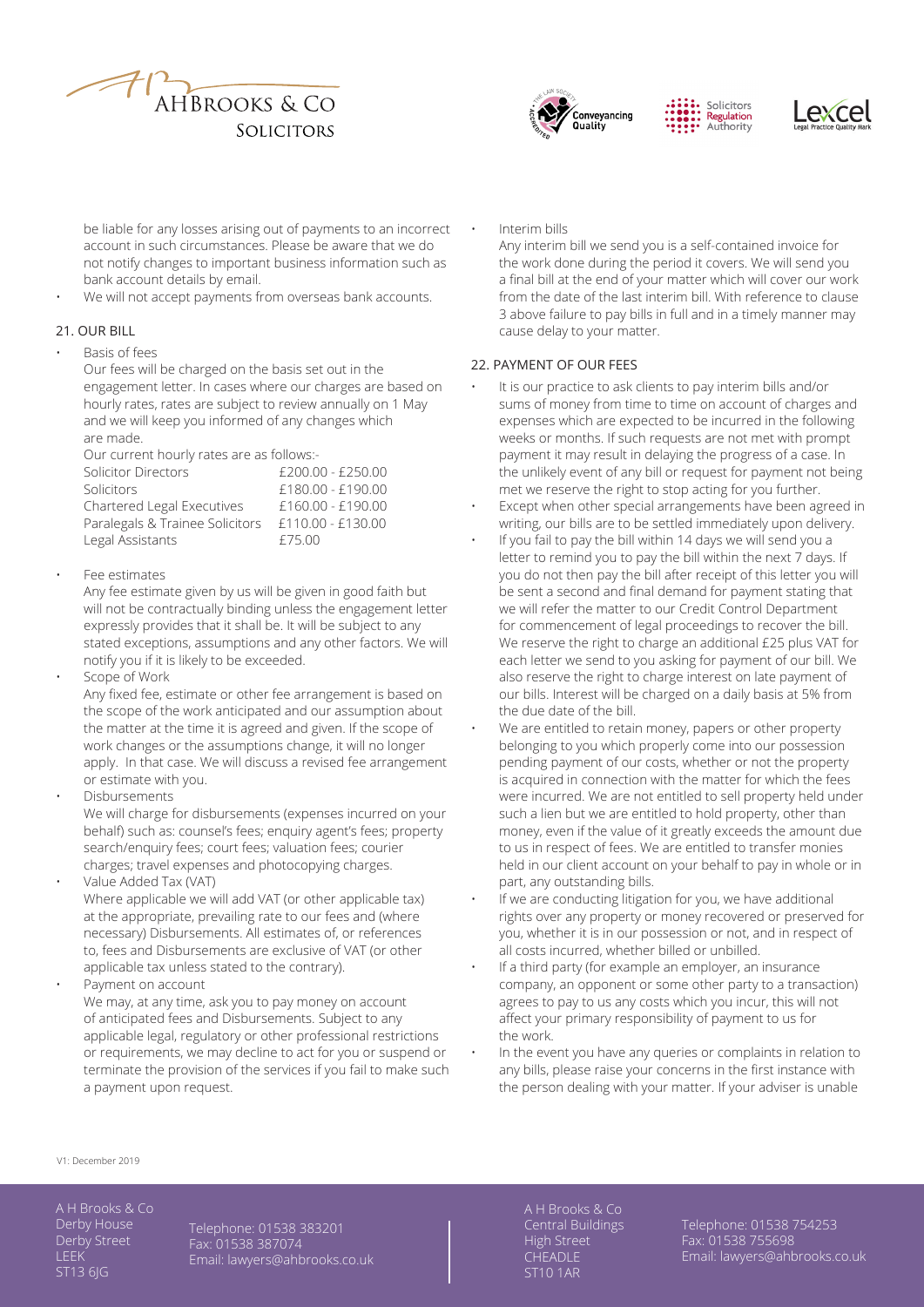





to resolve your concerns, please contact our Legal Cashier, Kate Carr at our Leek Office. Please see below clause 23, "Complaints".

- You will have the right to challenge any interim bill or the final bill by applying to the Court to assess the bill under Part 3 of the Solicitors Act 1974. The usual time limit for making such an application is one month from the date of delivery of the bill. If the application is made one month after but before 12 months from the delivery of the bill, the Court's permission is required for the bill to be assessed. Unless there are special circumstances, the Court will not usually order a bill to be assessed after: 12 months from the delivery of the bill; a judgment has been obtained for the recovery of the costs covered by the bill; or the bill has been paid, even if this is within 12 months. You should be aware that if all or part of a bill remains unpaid the firm may be entitled to charge interest.
- If we are instructed jointly then you are jointly and severally liable for our fees. This means that we will be able to look to one client or to each of our clients to pay the whole of or any balance of any unpaid fees.

## 23. COMPLAINTS

- Our aim is to offer all our clients an efficient and effective service at all times. If there is any aspect of our service with which you are unhappy, please raise your concern in the first place with the adviser dealing with your matter. If you feel that this is inappropriate, or if you still have queries or concerns, please contact our Complaints Officer, Greta Williamson at our Leek Office. We have a complaints policy which is available on request at any time.
- We have eight weeks to consider your complaint. If we have not resolved it within this time or if you are not satisfied with our handling of your complaint you can complain to the Legal Ombudsman who can be contacted by telephone on 0300 555 0333, by email enquiries@legalombudsman.org.uk, by post to Legal Ombudsman, PO Box 6806, Wolverhampton WV1 9WJ or via the website www.legalombudsman.org.uk. The Legal Ombudsman is an independent and impartial scheme set up to resolve legal service disputes. Please note that the Legal Ombudsman may decline to deal with complaints from certain types of clients. Normally, you will need to bring a complaint to the Legal Ombudsman within six months of receiving a final written response from us about your complaint or within six years of the act or omission about which you are complaining occurring (or if outside of this period, within three years of when you should reasonably have been aware of it). Generally, the Legal Ombudsman deals with complaints relating to acts or omissions that happened after 5 October 2010.
- The Legal Ombudsman deals with complaints by consumers and very small businesses. This means some clients may not have the right to complain to the Legal Ombudsman, for

example, charities or clubs with annual income of more than £1m, Trustees of Trusts with asset value of more than £1m and most businesses (unless they are denied as micro-enterprises).

- If we are unable to resolve your complaint, and it relates to a contract we entered into online or by some other electronic means, you may also be able to submit your complaint to a certified alternative dispute resolution (ADR) provider in the UK via the EU ODR Platform.
- If a barrister has been instructed on your behalf you have a right to complain about the service you have received from him/her. If you have any concerns please speak to the adviser dealing with your matter and they will provide you with the contact details of the barrister involved.

#### 24. INVESTMENT ADVICE SERVICES

- We are not authorised by the Financial Conduct Authority. If, while we are acting for you, you need advice on investments, we may refer you to someone who is authorised to provide the necessary advice.
- However, we may provide certain limited investment advice services where these are closely linked to the legal work we are doing for you. This is because we are members of the Law Society of England and Wales, which is a designated professional body for the purposes of the Financial Services and Markets Act 2000. The SRA is the independent regulatory arm of the Law Society. The Legal Ombudsman deals with complaints against lawyers. If you are unhappy with any investment advice you receive from us, you should raise your concerns with the SRA or Legal Ombudsman.

# 25. CONSUMER CREDIT SERVICES

We are not authorised by the Financial Conduct Authority in relation to consumer credit services. We may, however, provide certain limited consumer credit services where these are incidental to the professional services we provide. This is because we are members of the Law Society of England and Wales, which is a designated professional body for the purposes of the Financial Services and Markets Act 2000. The SRA is the independent regulatory arm of the Law Society. The Legal Ombudsman deals with complaints against lawyers. If you are unhappy with any consumer credit services you receive from us, you should raise your concerns with the SRA or Legal Ombudsman.

#### 26. INSURANCE DISTRIBUTION SERVICES

We (AHB) are not authorised by the Financial Conduct Authority. However, we are included on the register maintained by the Financial Conduct Authority so that we may carry on insurance distribution activity, which is broadly the advising on, selling and administration of insurance contracts. This part of our business, including arrangements for

V1: December 2019

A H Brooks & Co Derby House Derby Street LEEK ST13 6JG

Telephone: 01538 383201 Fax: 01538 387074 Email: lawyers@ahbrooks.co.uk Central Buildings High Street **CHEADLE** ST10 1AR